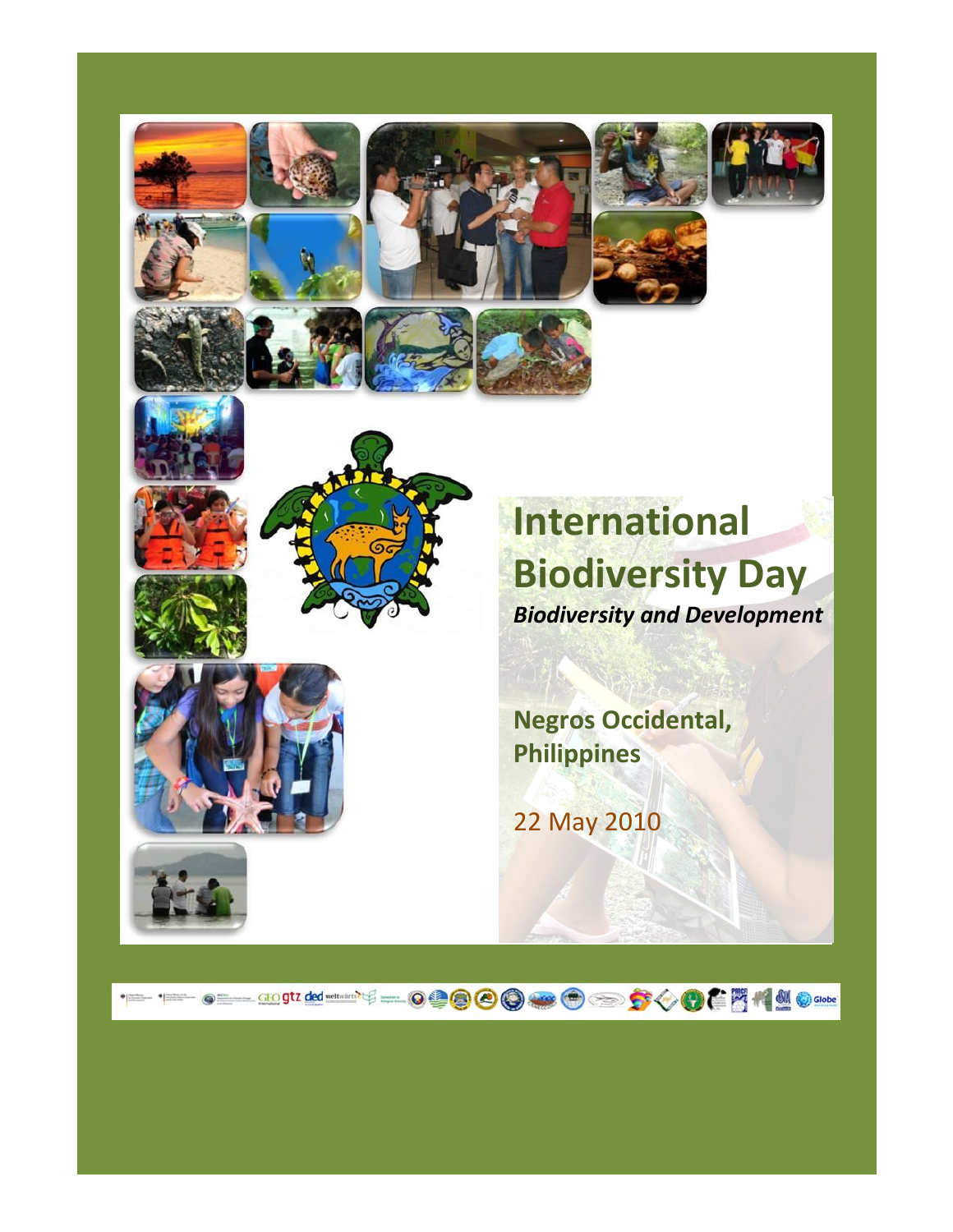# **A SHOWCASE OF SORTS**

## **Setting the Stage**

The **Philippines** is what you get when you zoom in on the center of the world"s center of marine biodiversity. Ever heard of the Coral Triangle? It's one of the top priorities of global marine conservation and you"re looking at its "centroid" when you look at the Philippines" gem of marine life.

Zoom in further, and you"ll not only get a fine slice of this much talked about marine richness, but you"ll also get to see the home of some of the world"s endangered species, all of which are West Visayan endemics – the Philippine Spotted Deer (*Cervus alfredi*), the Visayan Warty Pig (*Sus cebifrons negrinus*), the Negros Bleeding-Heart Pigeon (*Gallicolumba keayi*) and the Visayan Tarictic Hornbill (*Penelopides panini*). In the province of **Negros Occidental**, Marine Protected Areas (MPAs), fishery reserves, and forest natural parks are established all over the province in order to protect and conserve the remaining terrestrial and marine biodiversity. So when the province decided to host the International Biodiversity Day celebration for the Philippines, the organizers, led by the **Provincial Environment Management Office (PEMO)** had to decide where to host its biodiversity event and how to share its aquatic and earthly treasures to the rest of the world.

### **Enter the Directors and Scene-Stealers**

Because there was so much to do in such little time, PEMO called on the experts. Who better to invite than groups that have, over the years, learned to roll outdoor education, hands-on conservation, and responsible fun all into one activity – an ENVIRONMENTAL CAMP.

The **Museo Sang Bata sa Negros Foundation** chose to host their camps for teachers and high school students from the northern areas of the province at the **Sagay Marine Reserve,** at the heart of the Visayan Sea, a key biodiversity area in the region. They figured that a 32,000 hectare marine reserve with 33 species of true mangroves, ten species of seagrass, 60 genera of corals, giant clams, and other commercially important invertebrates was enough to explain the true meaning of Biodiversity.

The **Negros Forest Ecological Foundation, Inc. (NFEFI)** took to the mountains for their camp venue and hosted forest guard volunteers and youth beneficiaries of the province"s Integrated Social Forestry (ISF) Program at the **North Negros Natural Park** portion in Silay City. Being the last remaining area with intact forest on the island, the NNNP offers asylum to over 100 bird species, 30 mammalian species (37% of which are endemic), amphibians, reptiles, and over 300 plant species.

The **Philippine Reef and Rainforest Conservation Foundation, Inc. (PRRCFI)** decided to keep it close to home and host their marine camps for southern-based high school students and local leaders at the **Danjugan Island Marine Reserve and Wildlife Sanctuary**, where PRRCFI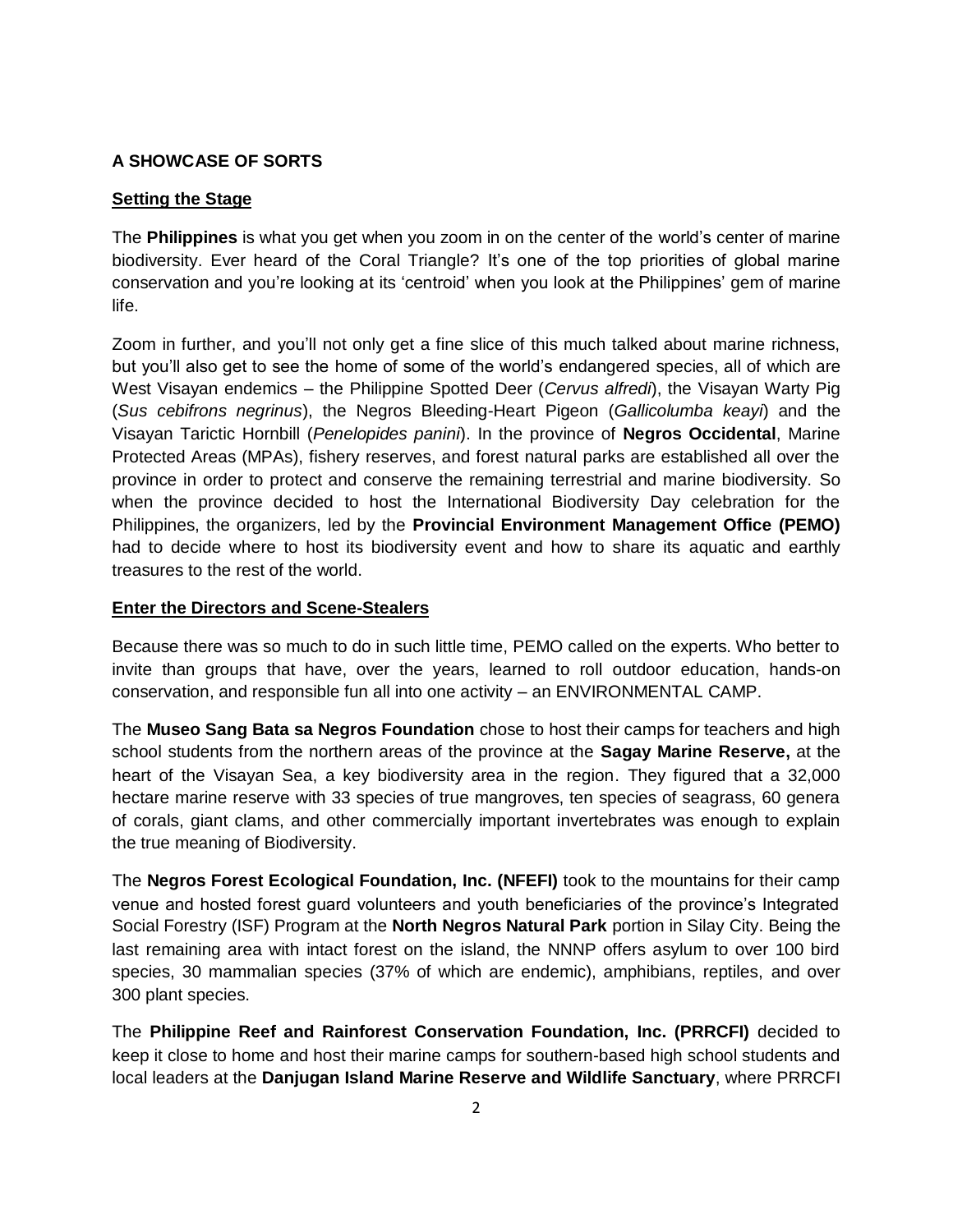took root more than ten years ago. This small island of approximately 43 hectares lies 3km west of Negros Occidental and contains a largesse of seven viable (or should we say enviable) ecosystems - limestone, beach and mangrove forests; caves, seagrass beds coral reefs and the open sea. Widely explored and well-studied, Danjugan has been discovered to have 572 fish species, 22 species of rare hard corals, at least eight species of seagrass and 17 species of mangroves, and an assortment of macroalgae, nudibranchs and echinoderms. As if these weren"t enough, the island also boasts 70 bird species (including a nesting pair of majestic White-Breasted Sea Eagles, *Haliaeetus leucogaster*), nine fruit and insect-eating bat species, and endangered and threatened species such as the giant manta ray (*Manta birostris*) and Napoleon Wrasse (*Cheilinus undulatus*).

### **Lights, Camera...**

But wait. The celebration of International Biodiversity Day is on May 22. That's just one day. Negros Occidental will need a month, please.

## **... Action!!!**

Two camps started the show simultaneously on May 4, 2010. While 49 high school and elementary teachers were busying themselves with mangrove identification and reforestation at the Sagay Marine Reserve during their two-day camp, 29 students from six localities down south were playing the role of Junior Scientists with five assigned ecosystems as their backdrop. Under the watchful eyes of marine biologists Dr. Stefan Groenewold (DED) and Mr. Terence Dacles (GTZ), the explorers tasked to investigate the seagrass area discovered the Banded Snake Eel (*Myrichthys colubrinus*) which, as a means for protection, evolved to resemble the extremely venomous banded sea snake. The kids in the mangroves played forensics and took samples of leaves from the trees and lain them side by side for comparison, unaware that their adult counterparts in Sagay were examining almost the same species. Mangrove samples included "bakauan lalaki" (*Rhizophora apiculata*), and the local "tabigi" (*Xylocarpus granatum*) which belongs to the mahogany family and which, just like most of the kids, are native to the coastal areas. Other explorers ventured the island"s limestone caves which is an important habitat for the cave-roosting Nectar Bats (*Eonycteris spelaea*) considered as one of the "Vulnerable" bat species on the island. The participants were also able to observe the Island Flying Fox (*Pteropus hypomelanus*) and Little Golden Mantled Flying Fox (*Pteropus pumilus*) during night time as the bats would leave their roosts and pass above the camp area.

From May 13-14, 33 local (village) leaders from central Negros Occidental took their places at Danjugan and learned action-packed techniques of mangrove surveys. With transect line in tow, the adult campers wove and climbed their way through forests of 12 identified mangrove species. To name a few, there was the Mangrove Apple or "pagatpat" (*Sonneratia alba*), Grey Mangrove (*Avicennia marina*) and the less common "lagulot" or cannon ball mangroves (*Xylocarpus moluccensis*). Professor Nestor Yunque from the University of the Philippines guided their way, telling them where to step and how to step. So good were the instructions, local residents geckos and mudskippers didn"t mind the intrusion one bit. As a token of Professor Yunque"s appreciation for his quick learners, the campers were also taught how to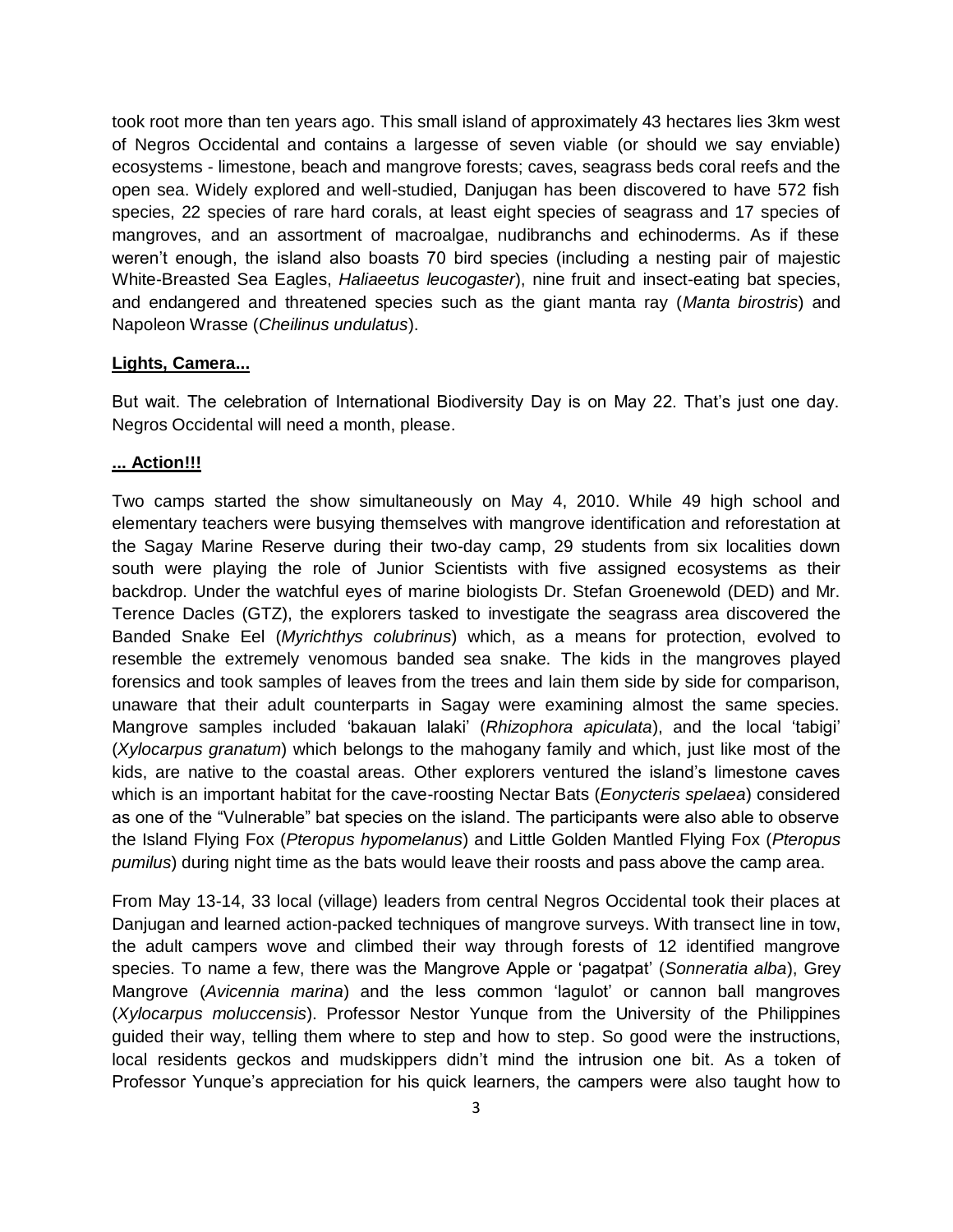compute for the Shannon-Wiener Diversity Index as a practical tool for their own respective areas.

Not to be outdone, the May 14-16 forest camp for 24 children of the Integrated Social Foresty farmer-beneficiaries had its own story to tell as well. Once the companions of their hunterelders, these youth knew the sounds of the local birds by heart, and even knew how to mimic them as a means for hunting. But through past information campaigns by the province and the lessons and activities conducted by the camp facilitators such as veterinarian Dr. Joanne Justo, Forester Dr. Felix Gaschik (DED), Education Officer Mimie Ledesma, and Bird and Bat specialist Pol Cariño, the youth now look at the animals with different eyes and see the their greater value as living components of their forest habitat. Among the birds seen during the group"s early morning bird watching activity were the White Eared Brown Dove (*Phapitreron leucotis*), the Blue-Headed Fan Tail (*Rhipidura cyaniceps*), the Olive-Backed Sunbird (*Cinnyris jugularis*), the Philippine Tailorbird (*Orthotomus castaneiceps*) and the endangered Visayan Tarictic Hornbill (*Penelopides panini*).

It was the local leaders of southern Negros' turn to try out Danjugan Island last May 17-18. Just like the local leaders before them, all 35 participants were taught survey methods but this group"s highlights were the seagrass areas. With a glass-bottom basin (in lieu of mask and snorkel) and quadrant, the adults took to the water and estimated the groundcover of species such as Needle Seagrass (*Halodule pinifolia*)*,* tropical seagrass *Enhalus acoroides* and Sickle Seagrass (*Thalassia hemprichii*)*.* Other island vegetation included plants like Screw Pines (*Pandanus spp*.), Christmas Tree Palms (*Veitchia merrily)* and the threatened mangrove Philippine Bantigue (*Pemphis acidula)*.

The Marine camp held at the Sagay Marine Reserve and the Museo sang Bata sa Negros (Children"s Museum), last May 20-21 catered to 43 high school students from northen Negros. Hands-on activities, including a visit to a children"s museum and snorkelling at Carbin Reef, familiarized the kids with starfishes (*Protoreastor nodosus* and *Linckia laevigata*), mangroves (*Rhizophora apiculata*) and shellfish including the Tiger Cowry (*Cypraea tigris*), whose shells were one of the many remains washed ashore at Carbin Reef. The campers also enjoyed their snorkelling activities at the Giant Clam Garden of the reserve, where they saw several endangered Giant clams such as *Tridacna gigas, Tridacna squamosa* and *Hippopus hippopus* amidst the corals and fishes of the reserve. The participants also identified several bird species during their bird watching exercise namely: the threatened scrub fowl "Tabon Bird" (*Megapodius cumingii*), Black Naped Orioles (*Oriolus chinensis*), Pied Fan Tails (*Rhipidura javanica*), Asian Glossy Starlings (*Aplonis panayensis*), Olive Backed Sun Birds (*Nectarinia jugularis*), White Collared Kingfishers (*Halcyon chloris*) and the fruit doves such as the Imperial Fruit Dove (*Ducula aenea*), and the Pinked Neck Green Pigeon (*Treron vernans*).

And finally, just as the IBD Launch drew closer, 45 forest guard volunteers and local leaders had their share of learning at the Northern Negros Natural Park in Silay City from May 20-22. For this camp, one of the main highlights was the assessment of the current park management policies and the patrolling and monitoring activities of the forest guard volunteers. Going beyond species assessments, conservation issues were identified and ways to improve the current situation in their respective areas were suggested. As a result, the group came up with a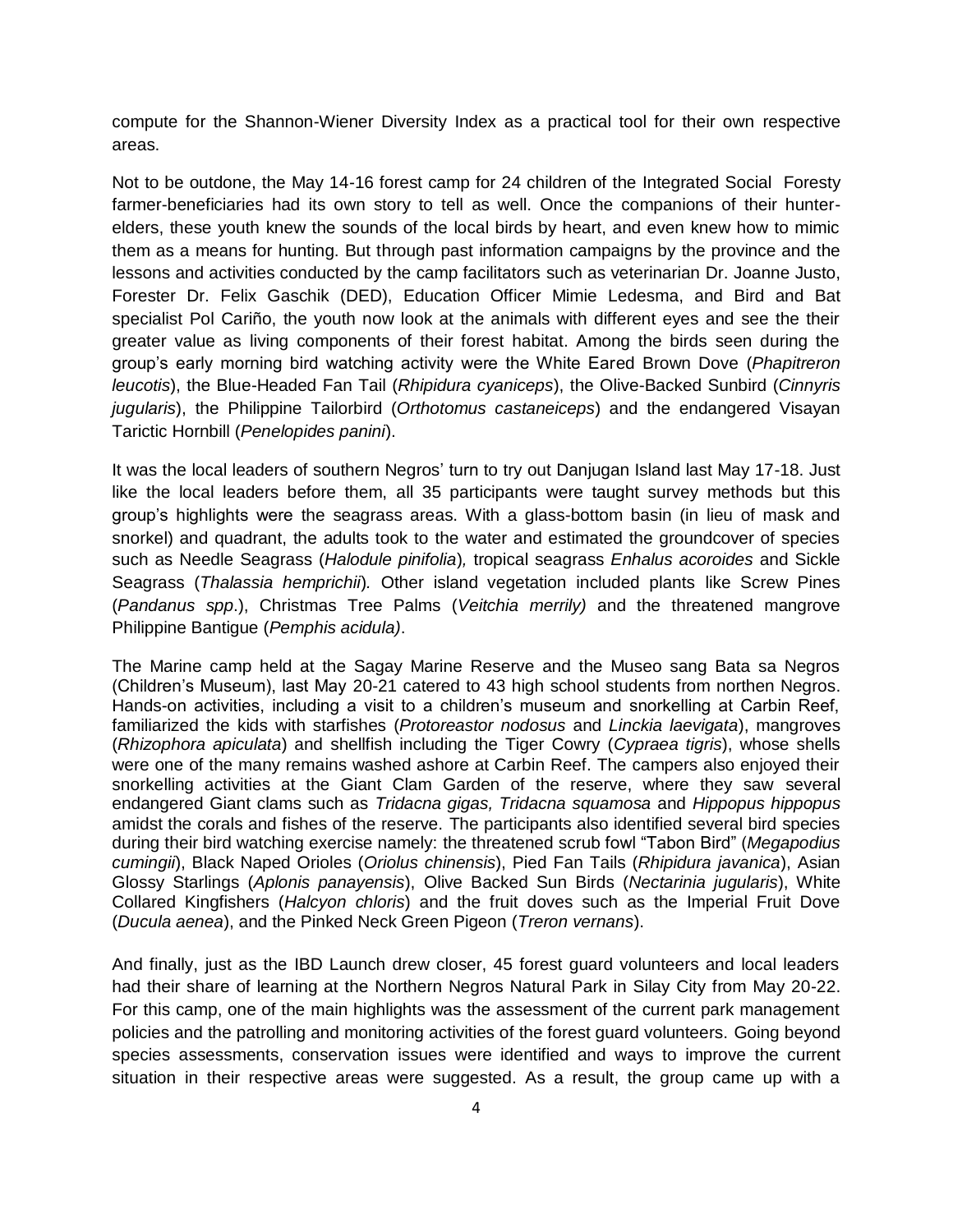Conservation Needs Assessment Matrix identifying different issues with their corresponding activities, target date, persons responsible and to whom or what type of agencies and/or organization they deem appropriate to collaborate with.

## **Supporting Cast:**

Now how to share Negros Occidental"s biodiversity and the work various groups have been putting in to conserve it, with the rest of the province? Hold a week-long exhibit and launch a children"s environmental book and a Philippine spotted deer mascot, while you"re at it.

From May 17-21, a **Biodiversity Exhibit** was held at the Event Centre of the SM City Bacolod (one of the malls in Bacolod City). What better way to raise public awareness than holding an exhibit at the "center" of city life. More than 900 guests visited the exhibit which was contributed by various NGOs, German development organizations (GTZ, DED, Weltwarts, KfW) and the Provincial Environment Management Office. Exhibits included shell collections, the IBD photo contest entries, posters and tarpaulins of on-going conservation efforts by various groups and film showing on biodiversity. The **IBD Mascot "Spotty"** (for the endangered Philippine Spotted Deer, *Cervus alfredi*), a Keystone species of the Western Visayas Faunal Region) was launched and toured around the mall to invite kids and the general public to the book launch of a children"s environmental book **"Where is My Home"** translated in the local dialect. Book reading activities by student and provincial staff volunteers lasted throughout the week-long exhibit.

# **The Final Cut**

As if the camps and exhibit weren"t enough, the province hosted one last celebration. May 22, 2010 will go down in Negros Occidental history as the single busiest day dedicated to biodiversity. The IBD began with a **foot parade** around key public areas within Bacolod City. Roughly more than 500, the participants included local government representatives, various government agencies including the Department of Environment and Natural Resources and the Philippine National Police, various provincial government offices, NGOs, schools, participants to the IBD photo and canvass painting contests and partners from the IBD environmental camps. Led by Spotty, all the paraders wore their own animal hats, costumes and props to make sure people knew this was a biodiversity event. The IBD **on-the-spot Canvass Painting Contest** then took place until mid-afternoon, after which the **Animo Theater** gave a puppet show for the general public on marine conservation and waste management. A variety show ended the day with the participation of three music bands, along with the West Negros University *Kalingaw* theater group and the Weltwärts volunteer group. Dr. Walter Salzer, Senior Program Adviser of GTZ also gave his message on the Filipino-German ties for biodiversity conservation during the show. Winners of the IBD Photo and Canvass Painting Contests were also announced and awarded.

All in all, the Province of Negros Occidental can look back on some very successful events in conjunction with the IBD 2010. The activities opened the minds of participants and visitors who came from all sectors of Philippine society. The Province of Negros Occidental, on behalf of the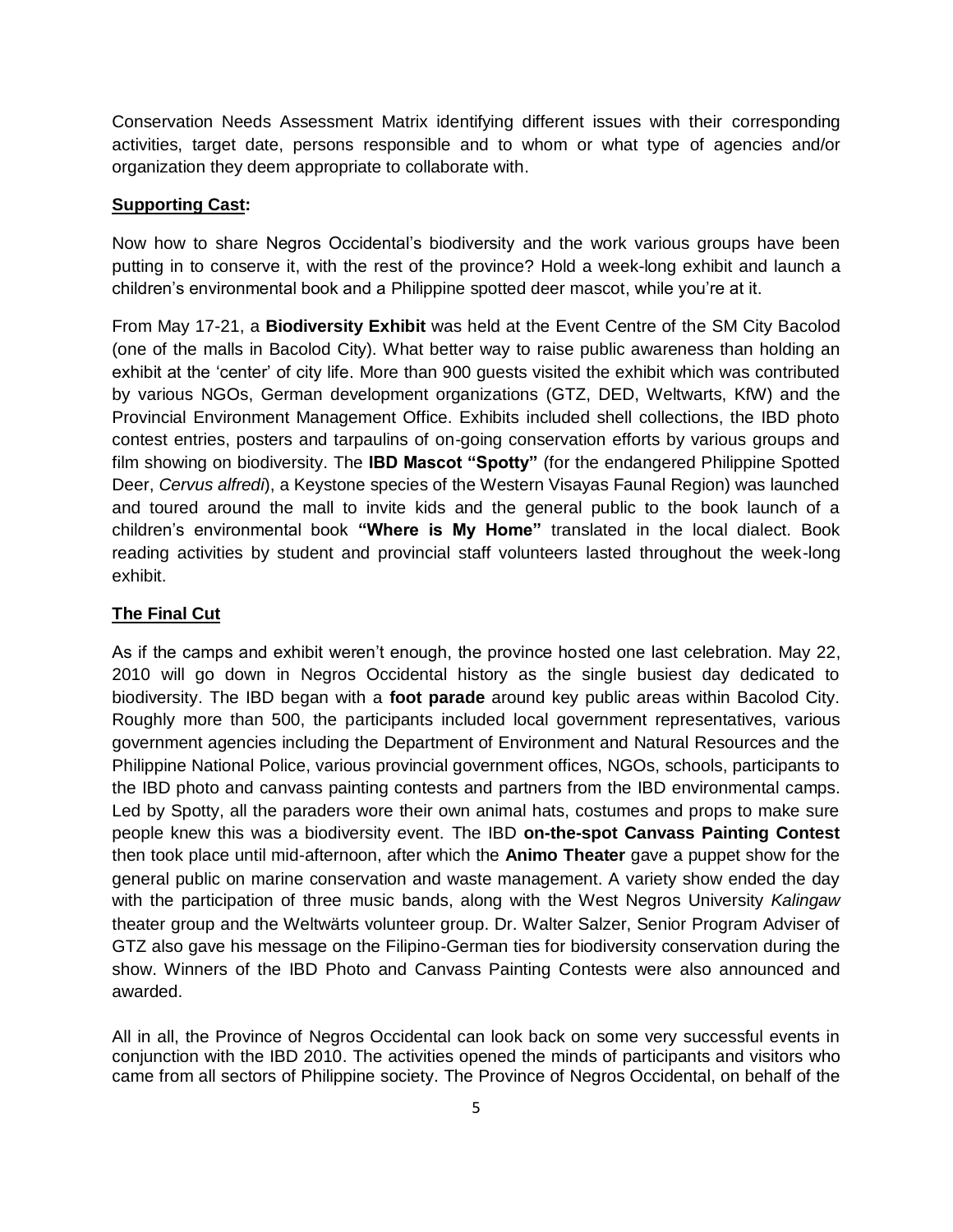Republic of the Philippines, would therefore like to express its gratitude to the Federal Republic of Germany for the contribution of funds and the chance to represent our country in this momentous international event, which hopefully has put us on the map of pristine spots of biodiversity. Visitors are welcome anytime!.

For more information on the IBD celebration in Negros Occidental and to view our IBD events video, go to [http://www.ibd-ph.com.](http://www.ibd-ph.com/) A link on our website will also lead you to our IBD Facebook account.

Special Thanks to:

German Development Organizations:

- GTZ
- GTZ-AHT
- DED
- KfW
- Weltwärts
- ACCBio

The various offices of the Negros Occidental Provincial Government:

- Provincial Environment and Management Office
- Provincial Planning and Development Office
- Provincial Information Office
- Provincial Tourism Office
- Negros Museum
- Governor"s Office
- Vice Governor"s Office
- Sangguniang Panlalawigan of Negros Occidental

Local government units of:

- Bacolod City
- Silay City
- Municipality of Pulupandan
- Barangay Punta Taytay of Bacolod City

Negros Occidental Local Government Alliances and Organizations:

- Northern Negros Aquatic Resources Management Advisory Council
- Central Negros Council fro Coastal Resource Development
- Kabankalan-Himamaylan-Ilog Integrated Coastal Area Management Council
- Southern Negros Coastal Development Management Council
- North Negros Natural Park *Bantay Bukid* Brigade

Government Agencies:

- Department of Environment and Natural Resources (National, Region VI and Provincial Offices)
- Provincial Fishery Office of the Bureau of Fisheries and Aquatic Resources
- Philippine National Police

#### NGO"s:

- Animo Puppet Theater
- Philippine Reef and Rainforest Conservation Foundation, Inc.
- Negros Forest Ecological Foundation, Inc.
- Museo Sang Bata sa Negros Foundation, Inc.
- AID Foundation, Inc.
- Philippine Biodiversity Conservation Foundation, Inc.

Academe: